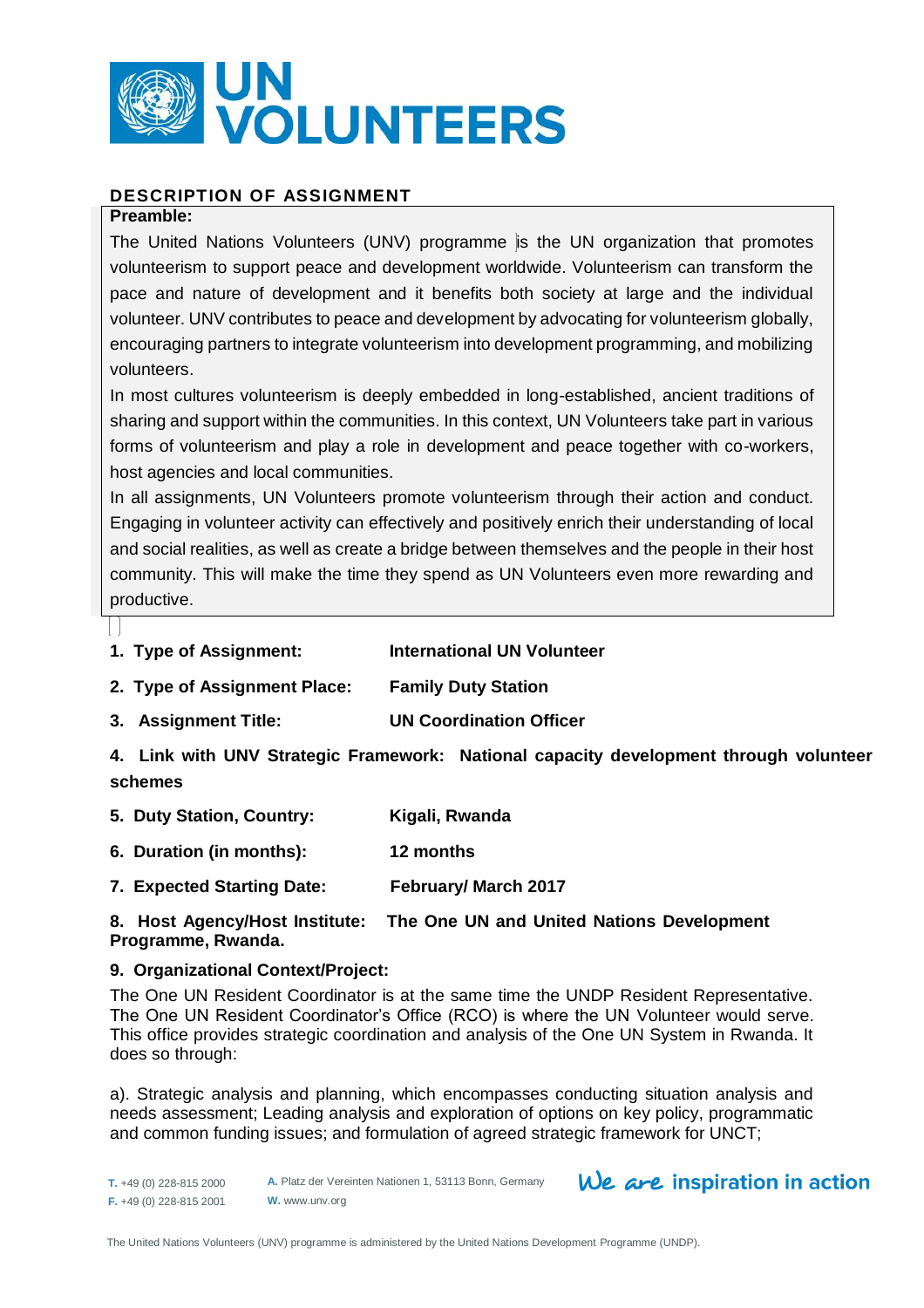

b). Oversight of the UN country programming cycle, which includes internal UN formulation of CCA, and formulation and approval along with the Government of the United Nations Assistance Development Plan (UNDAP) and UNDAP Action Plan where applicable; facilitation of high-level policy dialogues; implementation, monitoring, reporting and evaluation; ensuring mainstreaming of cross-cutting issues; oversight of thematic working groups; formulation and approval of Joint Programmes; and Revision of UNDAP and Joint Programmes;

c). Representation of and support of UN Secretariat and UN agencies/NRAs that embody representation to, and liaison with, highest echelons of host government on behalf of the SG and departments of the UN Secretariat as well as non-resident agencies; facilitation of missions (e.g. UN Special Rapporteurs, UN HQ missions); and acting as interlocutor with Government on behalf of all agencies;

d). Support to national coordination systems and processes, which include engagement with: national aid management structures; national aid management processes and their subsidiary processes; coordination requirements at national, sub-national or sectoral levels; and donor coordination and partnerships.

Other strategic coordination functions of the RCO include:

Development and management of shared operational support services; Crisis management preparedness and response; Human Rights and Development; External communication and advocacy; Joint Resource mobilization and fund management; General UNCT oversight and coordination.

This therefore implies that working with the RCO would expose the UN Volunteer to the entire UN system as well as Government institutions and development partners across programmes.

# **10. Description of tasks:**

Under the direct supervision of Head of Resident Coordinator's Office and line supervision from the UN Coordination Analyst, the UN Volunteer (UN Coordination Officer will undertake the following tasks:

- Assist the UN Coordination Analyst to support the UN Country Team (UNCT) to implement a high quality, focused and strategic United Nations Development Assistance Plan (UN-DAP) that supports the national strategies setting;
- Assist in developing and implementing collaborative and joint programmes, to monitor progress towards the SDGs in various fora.
- Work with the UN Coordination Analyst to ensure effective support to UNCT in preparation and implementation of country programming processes and products, including UNDAP and UN programmes coordination focusing on achievement of the following results;
- Ensure preparation and implementation of the Resident Coordinator's (RC) Work Plan focusing on the achievement of stated results;
- Work with the UN Coordination Analyst to ensure implementation of the resource mobilization strategy through the UN Communications Group (UNCG) for UNDAP implementation focusing on achievement of stated results;
- Ensure facilitation of knowledge building and management focusing on achievement of stated results

**T.** +49 (0) 228-815 2000 **F.** +49 (0) 228-815 2001

**A.** Platz der Vereinten Nationen 1, 53113 Bonn, Germany **W.** www.unv.org

# $We$  are inspiration in action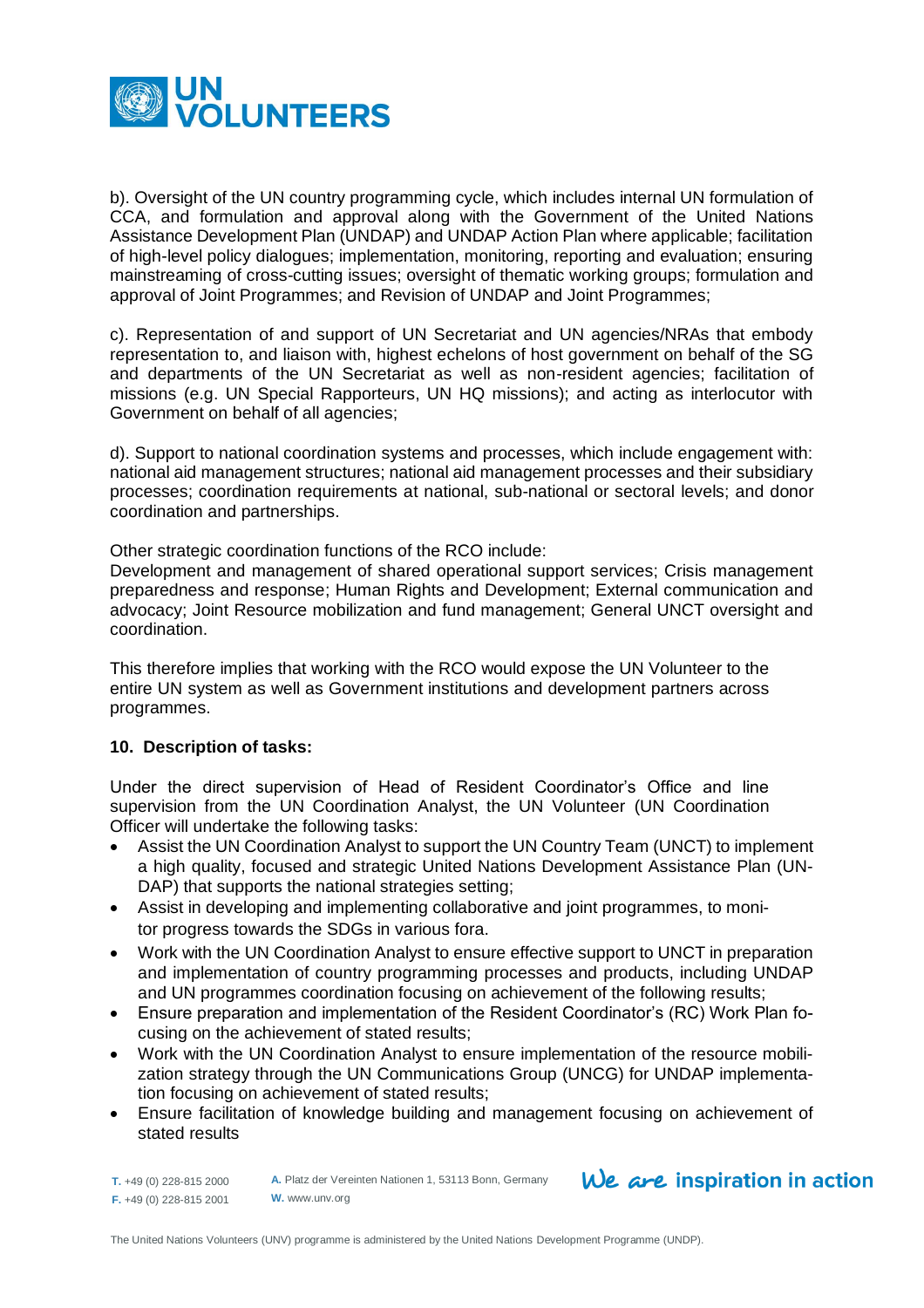

Furthermore, UN Volunteers are required to:

- Strengthen their knowledge and understanding of the concept of volunteerism by reading relevant UNV and external publications and take active part in UNV activities (for instance in events that mark International Volunteer Day);
- Be acquainted with and build on traditional and/or local forms of volunteerism in the host country;
- Reflect on the type and quality of voluntary action that they are undertaking, including participation in ongoing reflection activities;
- Contribute articles/write-ups on field experiences and submit them for UNV publications/websites, newsletters, press releases, etc.;
- Assist with the UNV Buddy Programme for newly-arrived UN Volunteers;
- Promote or advise local groups in the use of online volunteering, or encourage relevant local individuals and organizations to use the UNV Online Volunteering service whenever technically possible.

## **11. Results/Expected Outputs:**

- Enhanced facilitation of coordination among UNCT members, especially on UNDAP implementation, monitoring and evaluation;
- SDGs implementation properly managed;
- Enhanced coordination of the RC Work Plan, reports and proposals for funding preparation;
- Improved liaison between the UNCT and UNCG for the purpose of advice on media and communication strategies towards mobilization of Resources within the UNDAP;
- Coordination of the substantive preparations of the UNCT for roundtables and other key events in close consultation with appropriate counterparts in government, bilateral and multilateral partners
- Identified sources of information related to coordination, as well as identified and synthesised best practices and lessons directly linked to country policy goals learnt

Other Results/Expected Outputs would include:

- The development of capacity through coaching, mentoring and formal on-the-job training, when working with (including supervising) national staff or (non-) governmental counterparts, including Implementing Partners (IPs);
- Age, Gender and Diversity (AGD) perspective is systematically applied, integrated and documented in all activities throughout the assignment
- A final statement of achievements towards volunteerism for development during the assignment, such as reporting on the number of volunteers mobilized, activities participated in and capacities developed

#### **12. Qualifications/Requirements (including competencies, values and skills):**

#### **A) Qualifications, skills, experience:**

#### **Degree level:** Master's degree

**T.** +49 (0) 228-815 2000 **F.** +49 (0) 228-815 2001 **A.** Platz der Vereinten Nationen 1, 53113 Bonn, Germany **W.** www.unv.org

# $We$  are inspiration in action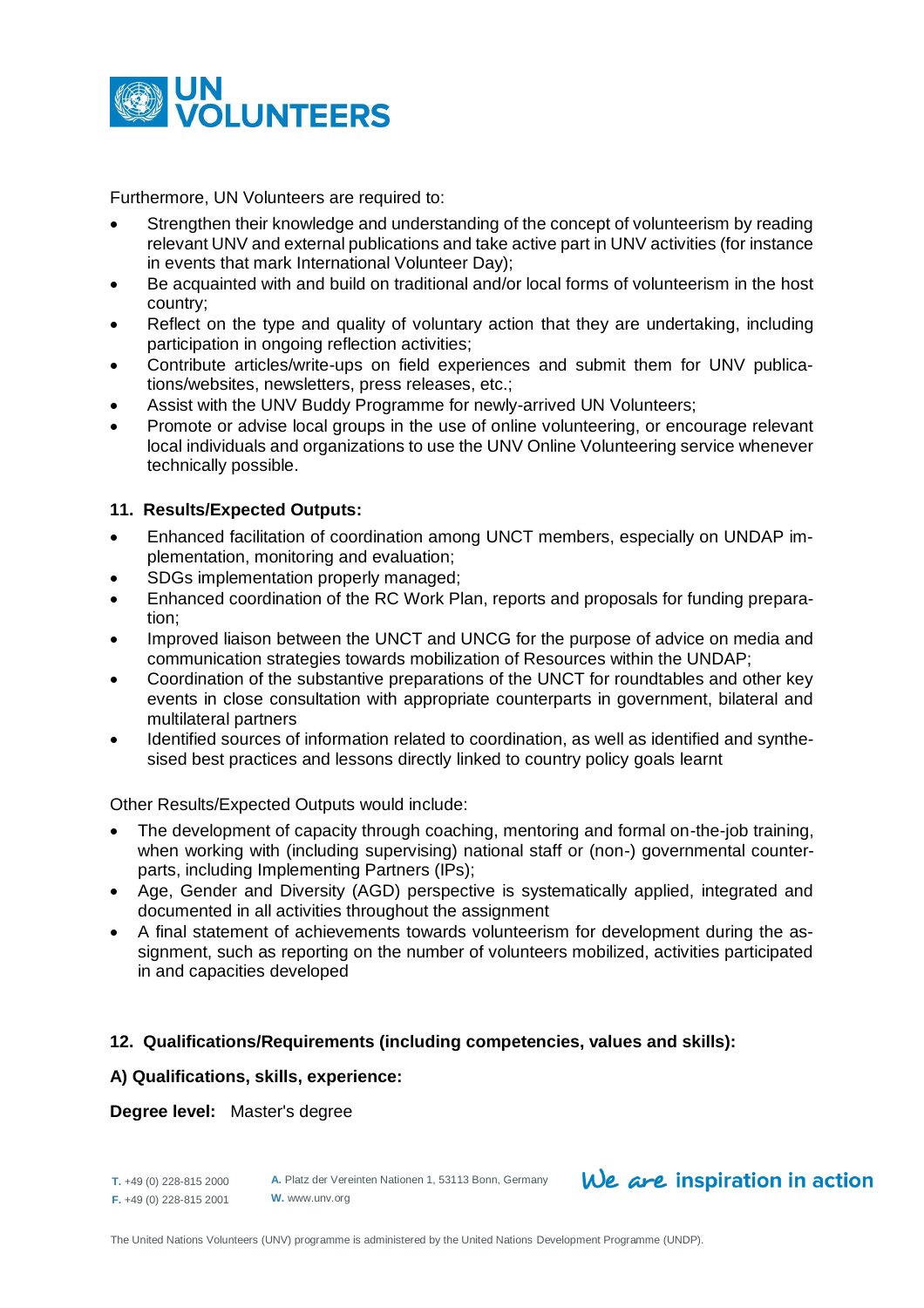

**Type of Degree**: Economics, Social Sciences, International Relations, Development Studies, Political Sciences or related field.

Years of work experience: 2 years

**Language:** Fluency in English

#### **Driving license:** No

**Computer skills:** Word, Excel, PowerPoint, any data management software.

Knowledge of UN System and Sub-Saharan Development context would be an asset

## **B) Competencies and values:**

- Integrity and professionalism: demonstrated expertise in area of specialty and ability to apply good judgment; high degree of autonomy, personal initiative and ability to take ownership; willingness to accept wide responsibilities and ability to work independently under established procedures in a politically sensitive environment, while exercising discretion, impartiality and neutrality; ability to manage information objectively, accurately and confidentially; responsive and client-oriented.
- Accountability: mature and responsible; ability to operate in compliance with organizational rules and regulations.
- Commitment to continuous learning: initiative and willingness to learn new skills and stay abreast of new developments in area of expertise; ability to adapt to changes in work environment.
- Planning and organizing: effective organizational and problem-solving skills and ability to manage a large volume of work in an efficient and timely manner; ability to establish priorities and to plan, coordinate and monitor (own) work; ability to work under pressure, with conflicting deadlines, and to handle multiple concurrent projects/activities.
- Teamwork and respect for diversity: ability to operate effectively across organizational boundaries; ability to establish and maintain effective partnerships and harmonious working

# **13. Living Conditions:**

The Republic of Rwanda is a smal[l landlocked](http://en.wikipedia.org/wiki/Landlocked) country in the [Great Lakes region](http://en.wikipedia.org/wiki/African_Great_Lakes) of east-central [Africa,](http://en.wikipedia.org/wiki/Africa) bordered by [Uganda,](http://en.wikipedia.org/wiki/Uganda) [Burundi,](http://en.wikipedia.org/wiki/Burundi) the [Democratic Republic of the Congo](http://en.wikipedia.org/wiki/Democratic_Republic_of_the_Congo) and [Tanzania.](http://en.wikipedia.org/wiki/Tanzania) With almost 10 million people, Rwanda supports the densest population in continental Africa most of whom engages in [subsistence agriculture](http://en.wikipedia.org/wiki/Subsistence_agriculture) and 3/4 of the population live below the international poverty line of US\$1.25 a day. Rwanda is a verdant country of fertile and hilly terrain and bears the title "Land of a Thousand Hills"

The country has received considerable international attention due to its [1994 genocide,](http://en.wikipedia.org/wiki/Rwandan_Genocide) in which between 800,000 and one million people were killed. In 2008, Rwanda became the first country in history to elect a national legislature in which a majority of members were women. The country now has many international visitors and is regarded as a safer place for tourists. The principal form of [public transport](http://en.wikipedia.org/wiki/Public_transport) in the country is [share taxi,](http://en.wikipedia.org/wiki/Share_taxi) with express routes linking the major cities and local services serving most villages along the main roads of the country.

**T.** +49 (0) 228-815 2000 **F.** +49 (0) 228-815 2001 **A.** Platz der Vereinten Nationen 1, 53113 Bonn, Germany **W.** www.unv.org

 $We$  are inspiration in action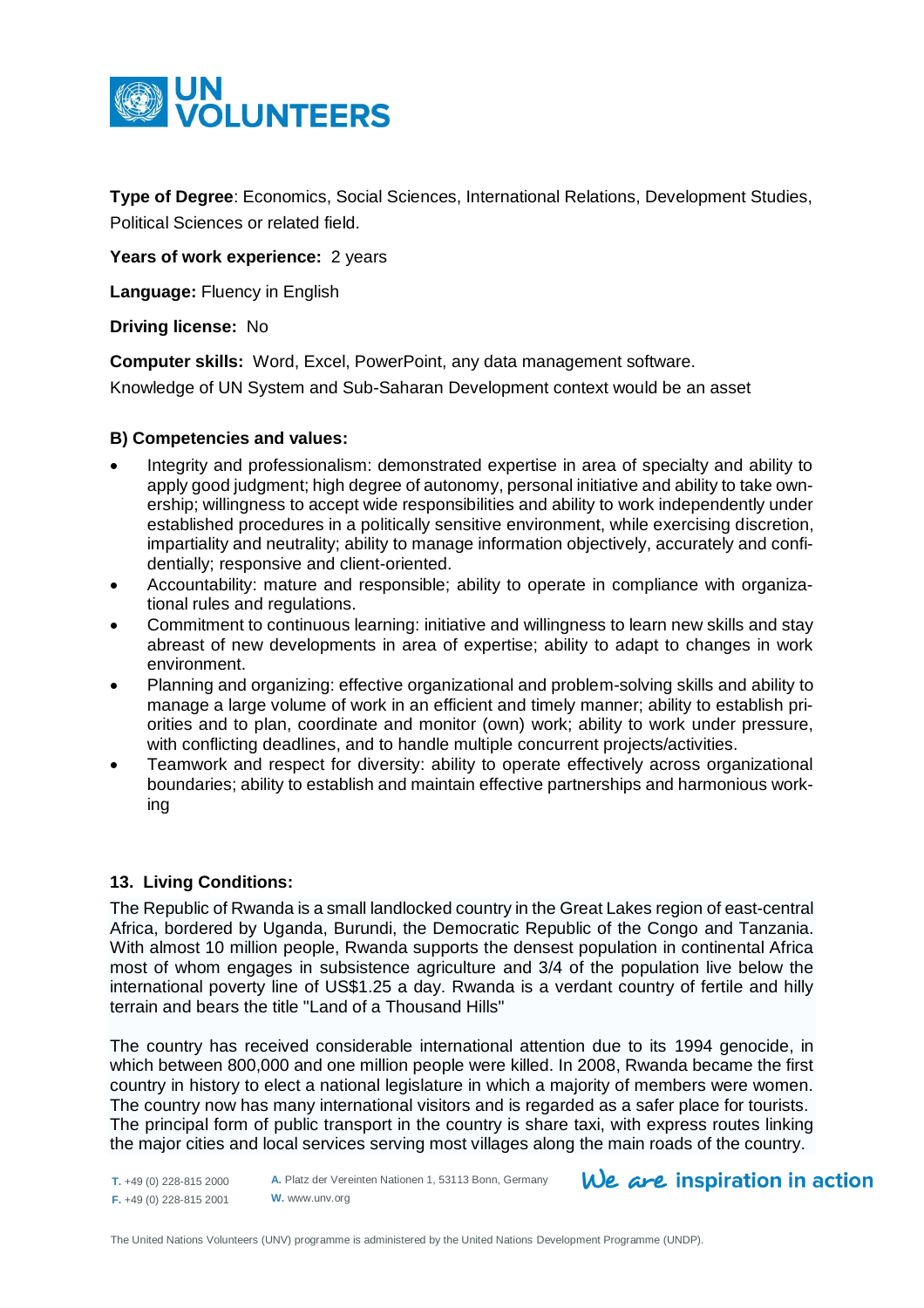

A valid passport with visa is mandatory. In view of the bilateral agreements, nationals of the following countries may visit Rwanda without visa for a period up to 90 days: USA, UK, Germany, Canada, Uganda, Tanzania, Kenya, Burundi, Democratic Republic of Congo, Sweden, Mauritius, South Africa and Hong Kong. Visas can be applied online at [www.migration.gov.rw](http://www.migration.gov.rw/)

A certificate of yellow-fever vaccination is required. Much of Rwanda lies at too high an elevation for malaria to be a major concern, but the disease is present and prophylactic drugs are strongly recommended. It is advisable not to drink tap water. Bottled mineral water can be bought in all towns. Hospitals are located in all major towns. There is also the UN Dispensary that can provide 1st aid assistance and guidance.

A combination of tropical location and high altitude ensures that most of Rwanda has a temperate year-round climate. Temperatures rarely stray above 30 degrees Celsius by day or below 15 degrees Celsius at night throughout the year. The exceptions are the chilly upper slopes of the Virunga Mountains, and the hot low-lying Tanzania border area protected in Akagera National Park. Throughout the country, seasonal variations in temperature are relatively insignificant. Most parts of the country receive in excess of 1,000mm of precipitation annually, with the driest months being July to September and the wettest February to May.

The unit of currency is the Rwanda francs. The US dollar is the hard currency of preference. It may be impossible to exchange travellers' cheques away from the capital. Credit cards are usually only accepted at the major hotels in Kigali.

In addition to the Kinyarwanda, French and English are the major spoken languages.

## **14. Conditions of Service for international UN Volunteers:**

The duration of your assignment is 12 months.

A volunteer receives a Volunteer Living Allowance (VLA) which is composed of the Monthly Living Allowance (MLA) and a Family Allowance (FA) for those with dependents.

A Volunteer Living Allowance (VLA) is paid at the end of each month to cover housing, utilities, transportation, communications and other basic needs. The VLA can be computed by applying the Post-Adjustment Multiplier (PAM) to the VLA base rate of US\$ 1,571. The VLA base rate is a global rate, while the PAM is country-specific and fluctuates on a monthly basis according to the cost of living. This method ensures that international UN Volunteers have comparable purchasing power at all duty stations irrespective of varying costs of living. The PAM is established by the International Civil Service Commission (ICSC) and is published at the beginning of every month on the ICSC website [\(http://icsc.un.org\)](http://icsc.un.org/). For example, if the PAM for the current month in the country of assignment is 54.6%, then the VLA for that month and for that country will be US\$ 1,571 x 1.546 = US\$ 2,429. Moreover, to complete the monthly VLA rate, a Family Allowance (FA) is added in function of the number of recognized dependents (or: in the amount of US\$ 250 if the UN Volunteer has 1 recognized dependent, and US\$ 450 if the UN Volunteer has 2 or more recognized dependents). In addition, in non-family duty stations that belong to hardship categories D or E, as classified by the ICSC, international UN Volunteers receive a Well-Being Differential (WBD) on a monthly basis. The VLA and WBD taken together form the net core entitlements.

Furthermore, UN Volunteers are provided a settling-in-grant (SIG) at the start of the assignment (if the volunteer did not reside in the duty station for at least 6 months prior to taking up the assignment) and, under strict conditions, also in the event of a permanent reassignment to another duty station (duty stations can change in the course of an assignment based on operational necessity; UN Volunteers may be

**T.** +49 (0) 228-815 2000 **F.** +49 (0) 228-815 2001 **A.** Platz der Vereinten Nationen 1, 53113 Bonn, Germany **W.** www.unv.org

 $We$  are inspiration in action